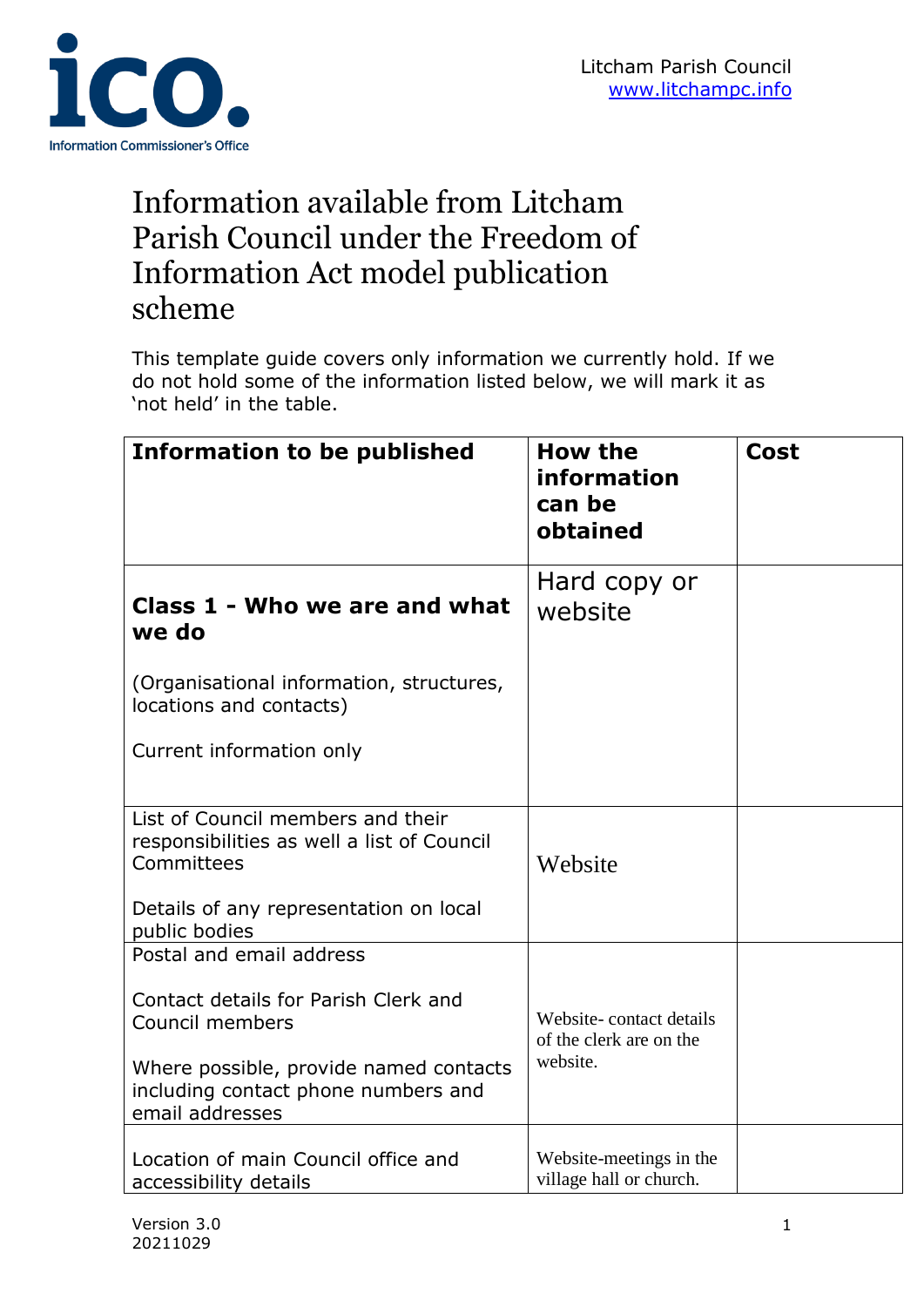| Staffing structure                                                                                                               | Clerk is the only<br>permanent employee                                  |  |
|----------------------------------------------------------------------------------------------------------------------------------|--------------------------------------------------------------------------|--|
| Class $2$ – What we spend and<br>how we spend it<br>(Financial information about projected<br>and actual income and expenditure, | Website                                                                  |  |
| procurement, contracts and financial<br>audit)<br>Current and previous financial year as a                                       |                                                                          |  |
| minimum                                                                                                                          |                                                                          |  |
| Statement of accounts and internal audit<br>report in the format included in the<br>Annual Return form                           | Website                                                                  |  |
| Finalised budget                                                                                                                 | Website                                                                  |  |
| Precept                                                                                                                          | Website                                                                  |  |
| Borrowing Approval letter                                                                                                        | N/A                                                                      |  |
| All items of expenditure above £100                                                                                              | Website                                                                  |  |
| Financial Standing Orders and<br>Regulations                                                                                     | Website                                                                  |  |
| Grants given and received                                                                                                        | Website-Within minutes<br>published.                                     |  |
| List of current contracts awarded and<br>value of contract                                                                       | Hardcopy or contained<br>within the minutes<br>published on the website. |  |
| Members' allowances and expenses                                                                                                 | None                                                                     |  |
| Class $3$ – What our priorities<br>are and how we are doing                                                                      |                                                                          |  |
| (Strategies and plans, performance<br>indicators, audits, inspections and<br>reviews)                                            | <b>None</b>                                                              |  |
| Current and previous year as a minimum                                                                                           |                                                                          |  |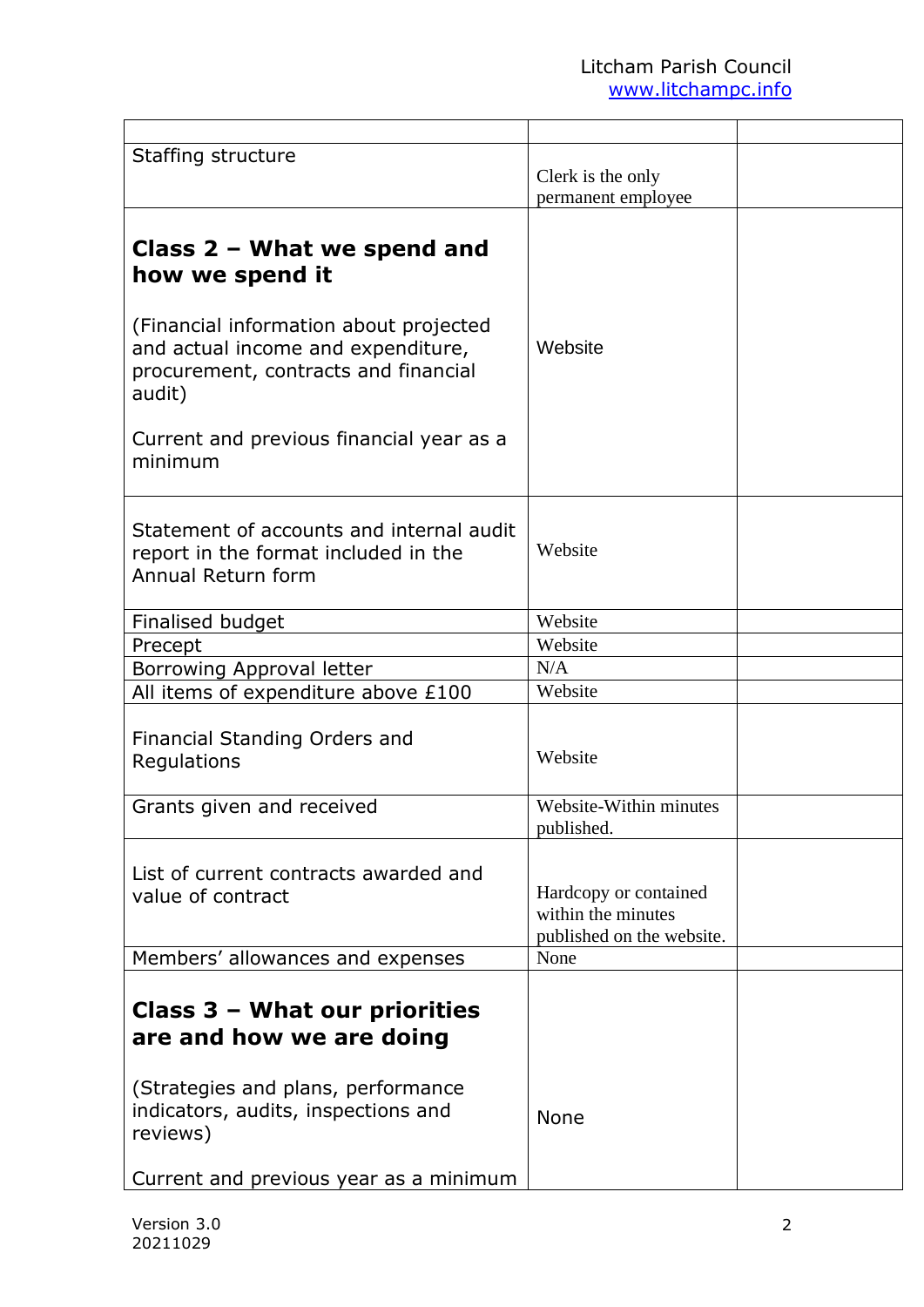| Annual governance statement in format<br>included in the Annual Return form                                                                                                                                       | Website                          |  |
|-------------------------------------------------------------------------------------------------------------------------------------------------------------------------------------------------------------------|----------------------------------|--|
| Parish Plan                                                                                                                                                                                                       | <b>None</b>                      |  |
| Annual Report to Parish or Community<br>Meeting                                                                                                                                                                   | Website                          |  |
| <b>Quality status</b>                                                                                                                                                                                             | Not applicable                   |  |
| Local charters drawn up in accordance<br>with DLUHC's guidelines                                                                                                                                                  | Not applicable                   |  |
| Data Protection impact assessments (in<br>full or summary format) or any other<br>impact assessment (eg Health & Safety<br>Impact Assessment, Equality Impact<br>Assessments etc), as appropriate and<br>relevant | Website                          |  |
| Class 4 - How we make<br>decisions<br>(Decision making processes and records<br>of decisions)<br>Current and previous council year as a<br>minimum                                                                | Website and current<br>hard copy |  |
| Timetable of meetings (Council and any<br>committee/sub-committee meetings and<br>parish meetings)                                                                                                                | Website and hard<br>copy         |  |
| Agendas of meetings (as above)                                                                                                                                                                                    | Website and hard copy            |  |
| Minutes of meetings (as above) $-$<br>exclude material that is properly<br>considered to be exempt from disclosure                                                                                                | Website and hard copy            |  |
| Reports presented to council meetings -                                                                                                                                                                           |                                  |  |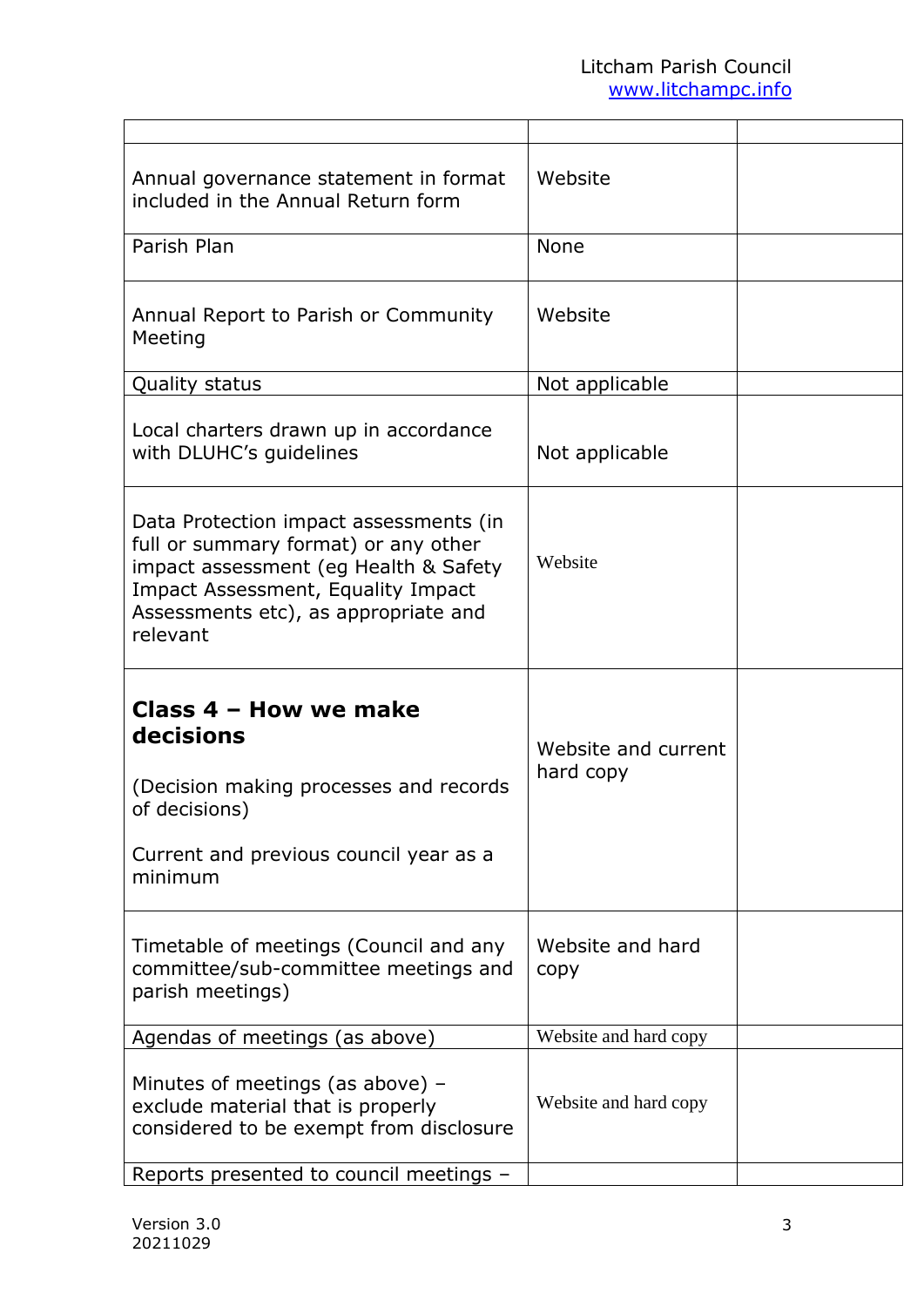| exclude material that is properly                                                                           | Website and hard copy                                        |  |
|-------------------------------------------------------------------------------------------------------------|--------------------------------------------------------------|--|
| considered to be exempt from disclosure                                                                     |                                                              |  |
| Responses to consultation papers                                                                            | Website-contained within                                     |  |
|                                                                                                             | the minutes                                                  |  |
| Responses to planning applications                                                                          | Website-contained within<br>the minutes                      |  |
| Bye-laws                                                                                                    | None                                                         |  |
|                                                                                                             |                                                              |  |
|                                                                                                             |                                                              |  |
| Class $5 -$ Our policies and<br>procedures                                                                  |                                                              |  |
| (Current written protocols, policies and<br>procedures for delivering our services<br>and responsibilities) | Website                                                      |  |
| Current information only                                                                                    |                                                              |  |
| Policies and procedures for the conduct<br>of Council business:                                             |                                                              |  |
| Procedural standing orders<br>Committee and sub-committee<br>terms of reference                             | Website<br>Website                                           |  |
| Delegated authority in respect of<br>officers<br>Code of Conduct<br>Policy statements                       | Contained in minutes on<br>the website<br>Website<br>Website |  |
| Policies and procedures for the provision<br>of services and about the employment of<br>staff:              |                                                              |  |
| Internal instructions to staff and<br>policies relating to the delivery of<br>services                      | N/A                                                          |  |
| Equality and diversity policy<br>Health and safety policy                                                   | Website                                                      |  |
| Recruitment policies and details of<br>current vacancies                                                    | N/A<br>N/A                                                   |  |
| Policies and procedures for<br>handling requests for information                                            |                                                              |  |
| Complaints procedures (including<br>those covering requests for<br>information and operating the            | Website                                                      |  |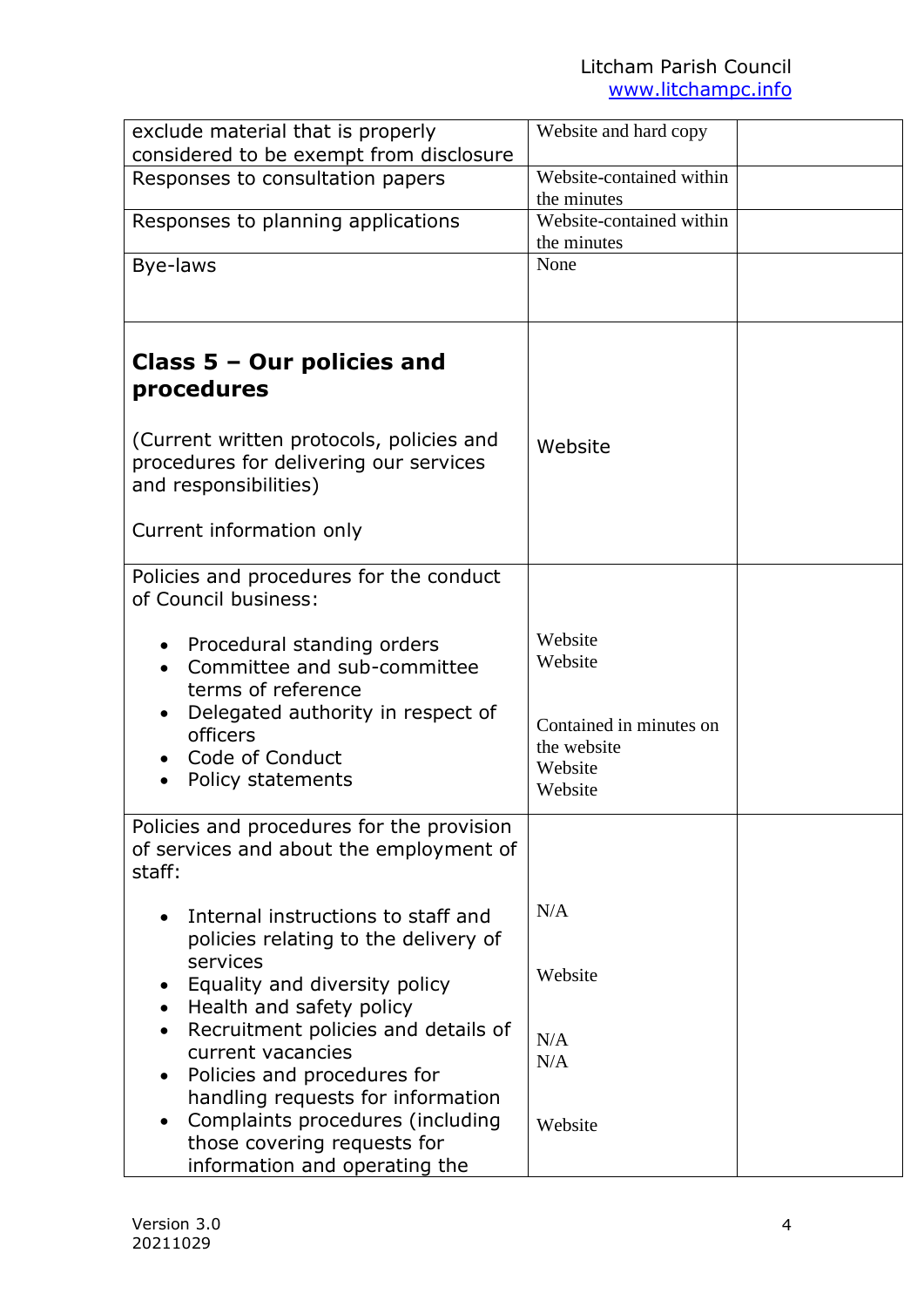| publication scheme)                                                                                                                                                          |                                                                           |  |
|------------------------------------------------------------------------------------------------------------------------------------------------------------------------------|---------------------------------------------------------------------------|--|
| Records management, personal data and<br>access to information policies                                                                                                      | Website                                                                   |  |
| Include information security policies,<br>records retention, destruction and<br>archive policies, and data protection<br>(including data sharing and CCTV usage)<br>policies | Website                                                                   |  |
| Class $6$ – Lists and Registers                                                                                                                                              |                                                                           |  |
| Currently maintained lists and registers<br>only.                                                                                                                            |                                                                           |  |
| Information legally required to hold in<br>publicly available registers (in most<br>circumstances existing access provisions<br>will suffice)                                | <b>None</b>                                                               |  |
| Assets register, including details of<br>public land and building assets                                                                                                     | Website                                                                   |  |
| Disclosure log indicating the information<br>provided in response to FOIA and EIR<br>requests. These are recommended as<br>good practice                                     | <b>None</b>                                                               |  |
| Register of members' interests                                                                                                                                               | Refer to Breckland<br>Website                                             |  |
| Register of gifts and hospitality                                                                                                                                            | <b>None</b>                                                               |  |
| Class $7$ – The services we offer                                                                                                                                            | (hard copy or<br>website; some<br>information may<br>only be available by |  |
| (Information about the services we offer,<br>including leaflets, guidance and<br>newsletters produced for the public and<br>businesses)                                      | inspection)                                                               |  |
| Current information only                                                                                                                                                     |                                                                           |  |
| Allotments                                                                                                                                                                   | None                                                                      |  |
| Burial grounds and closed churchyards                                                                                                                                        | None                                                                      |  |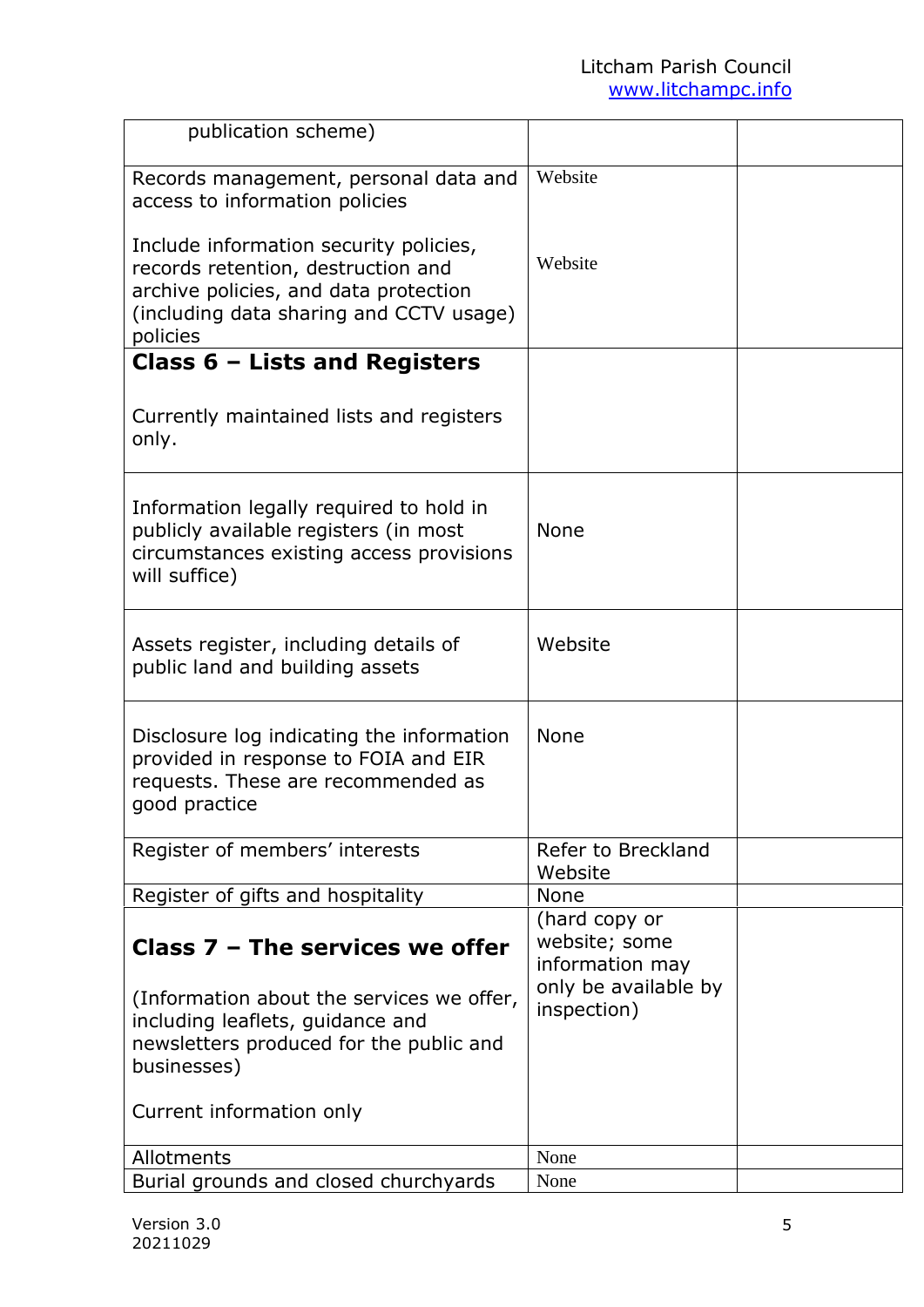## Litcham Parish Council www.litchampc.info

| Community centres and village halls                                                                  | None |  |
|------------------------------------------------------------------------------------------------------|------|--|
| Parks, playing fields and recreational                                                               |      |  |
| facilities                                                                                           | None |  |
| Seating, litter bins, clocks, memorials                                                              |      |  |
| and lighting                                                                                         | None |  |
| <b>Bus shelters</b>                                                                                  | None |  |
| <b>Markets</b>                                                                                       | None |  |
| Public conveniences                                                                                  | None |  |
| Agency agreements                                                                                    |      |  |
| Services for which we are entitled to<br>recover a fee and details of those fees<br>(eg burial fees) | None |  |
| <b>Additional Information</b><br>Information not itemised in the lists<br>above                      |      |  |
|                                                                                                      |      |  |

## **Schedule of charges**

This describes how the charges have been arrived at and should be published as part of the guide.

| <b>TYPE OF CHARGE</b>    | <b>DESCRIPTION</b>                                 | <b>BASIS OF CHARGE</b>                                                          |
|--------------------------|----------------------------------------------------|---------------------------------------------------------------------------------|
| <b>Disbursement cost</b> | Photocopying @ 10p<br>per sheet (black &<br>white) | Actual cost *                                                                   |
|                          | Photocopying @ 20p<br>per sheet (colour)           | Actual cost                                                                     |
|                          |                                                    |                                                                                 |
|                          | Postage                                            | Actual cost of Royal<br>Mail standard 2 <sup>nd</sup><br>class                  |
|                          |                                                    |                                                                                 |
| <b>Statutory Fee</b>     |                                                    | In accordance with<br>the relevant<br>legislation (quote the<br>actual statute) |
|                          |                                                    |                                                                                 |
| <b>Other</b>             |                                                    |                                                                                 |